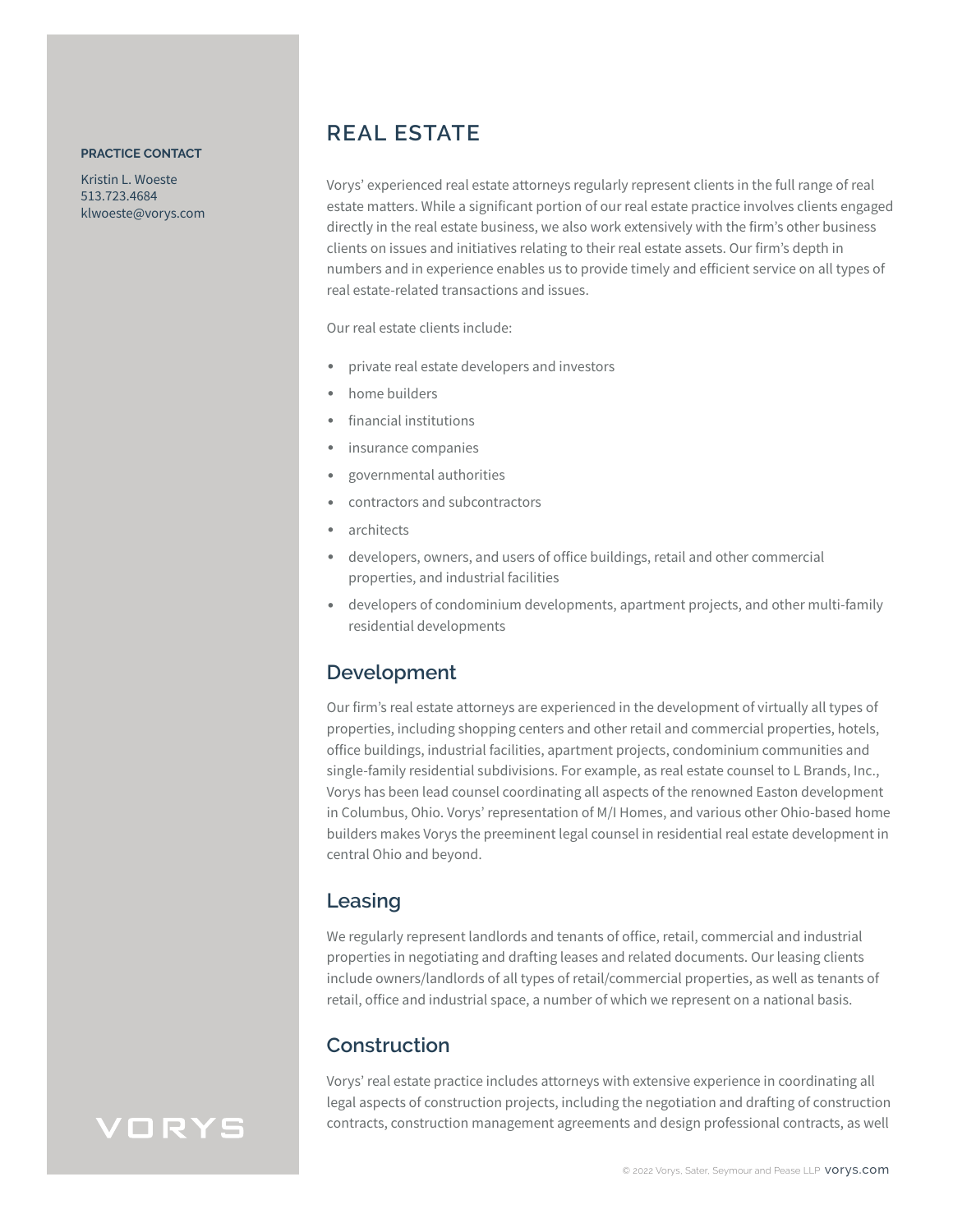#### **REAL ESTATE (Continued)**

as legal matters relating to the construction process, such as mechanics' liens issues, permitting matters, payment and performance bonds and construction disputes.

#### **Condominiums**

Vorys regularly represents prospective owners and developers on all aspects of condominium development, including in the coordination and preparation of all necessary organizational and governance documents as well as in providing counsel in the governmental approval process. Vorys attorneys have taken a leadership role in the successful completion of numerous commercial and residential condominium projects in the Columbus area and throughout Ohio. In addition, on multiple occasions, we have assisted clients in using condominium ownership as a means to overcome challenges in planning, utilities and zoning.

#### **Joint Ventures**

As an integral part of our real estate practice, Vorys has extensive experience in the entitystructuring process, including the formation and governance of real estate joint ventures such as limited liability companies and partnerships. Our real estate attorneys work closely with our tax and corporate lawyers to ensure that all structuring issues are addressed and resolved seamlessly as part of the overall real estate transaction.

#### **Public and Semi-Public Transactions; Urban Redevelopment**

Over the years, Vorys has represented public and quasi-public entities, facilities, developers and agencies in numerous complex multi-party transactions. In such transactions, the firm is able to combine its substantial real estate and finance experience with its experience in representing and dealing with municipalities and other public entities. The firm was lead counsel to Capitol South Community Urban Redevelopment Corporation in all aspects of the development of a multi-use project in downtown Columbus, Ohio involving office, hotel, retail and parking and including land acquisition, demolition, leasing, construction and financing. Vorys' leadership role in numerous other urban redevelopment projects such as the OSU Campus Partners initiative in Columbus, Ohio, and Pullman Square in Huntington, West Virginia also illustrate the range of the firm's capabilities in the public/private arena.

### **Eminent Domain**

We regularly represent both public authorities and private clients on matters relating to condemnation and the power of eminent domain. We have negotiated and litigated issues involving public purpose, just compensation and related issues in condemnation suits throughout Ohio.

# VORYS